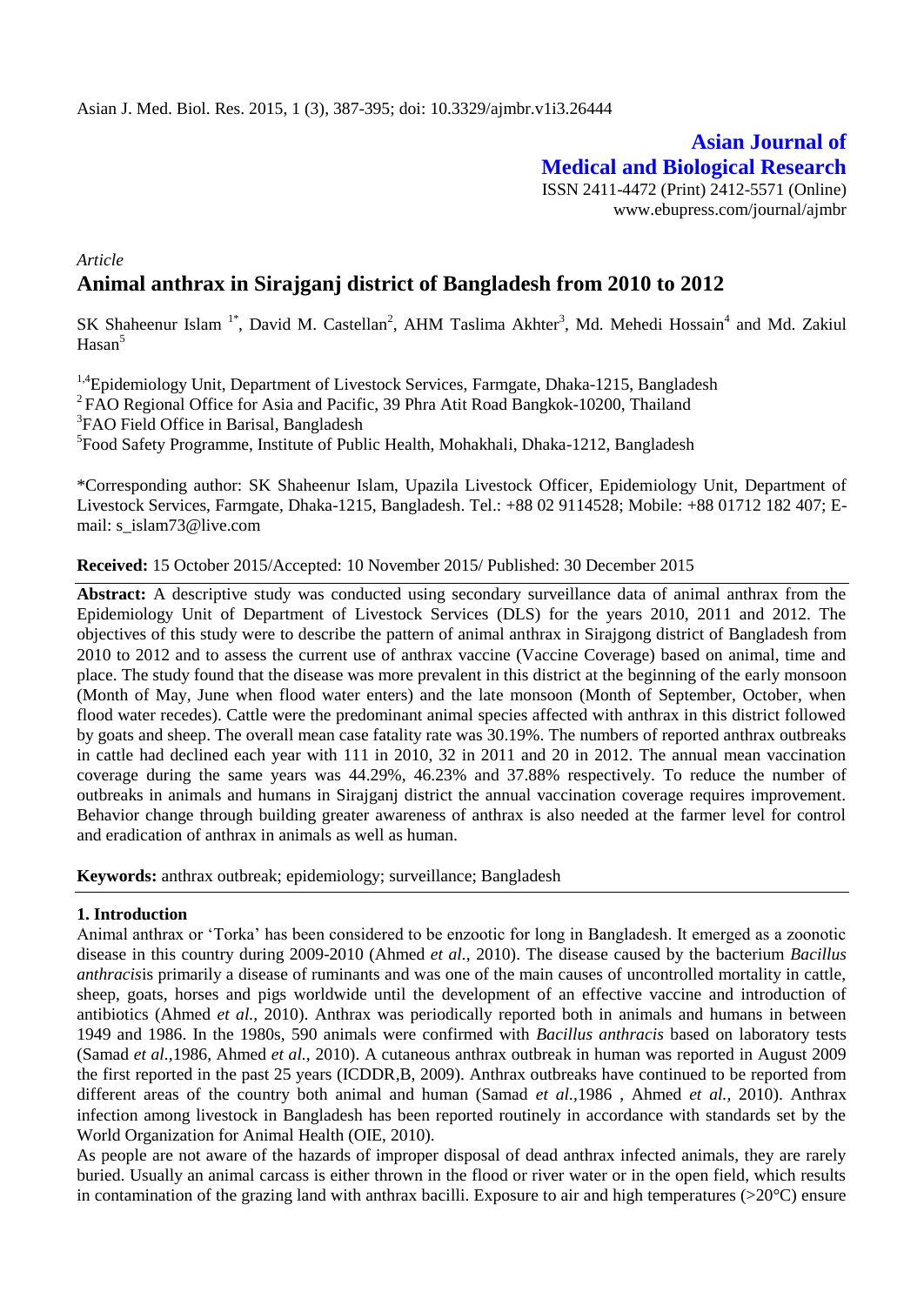Asian J. Med. Biol. Res. **2015**, 1 (3) 388

that Anthrax bacilli sporulate (Ahmed *et al.,* 2010). Although there is a routine livestock anthrax vaccination programme in Bangladesh, vaccination coverage has been reported to be very low [\(Chakraborty](http://www.ncbi.nlm.nih.gov/pubmed/?term=Chakraborty%20A%5Bauth%5D) *et al.,* 2012). As a result, more animals acquire anthrax by ingestion of spores while grazing and the cycle of infection of carcass to grazing land continues. This transmission cycle has resulted in anthrax being enzootic among livestock in Bangladesh (Ahmed *et al.,* 2010). Although the organism has always been high on the list of potential agents with respect to biological warfare and bioterrorism, humans almost invariably contract the natural disease directly or indirectly from animals or animal products (ICDDR,B, 2011). Due to human behavior the likelihood of anthrax spill over from animals to humans is more common in rural areas where most of the cases of animal infection go unnoticed and unreported. In rural Bangladesh, people commonly slaughter sick animals infected with anthrax for food, which creates an avenue for spill over in humans. Lack of awareness and poor socio economic conditions are the main factors for spill over of anthrax in humans.

Sirajganj district is located in the North West part of Bangladesh with high density (approximately 1% of total cattle population) of cattle. This district is considered as a part of cattle zone of the country since century. The secondary surveillance data of DLS indicates that the disease prevails in this district during the monsoon season. Despite various initiatives taken by DLS like ring vaccination, creating awareness towards prevention and control of the disease remains challenging. However, a limited study has been conducted in animal to access the disease burden and there is no specific program for eradication of anthrax in Bangladesh. The objective of this study is to describe the spatial and temporal distribution of animal anthrax along with vaccine coverage in Sirajganj district during the period 2010-2012. It is expected that this study will inform strategies for preventing and controlling animal anthrax before the chance of spill over to humans.

## **2. Materials and Methods**

### **2.1. Study area and study design**

Data from nine (9) Upazilas (sub-districts) of Sirajganj district (Figure 1) were selected to conduct the study during the years of 2010-2012.



**Figure 1. Map showing 9 Upazilas (sub-districts) of Sirajganj district where the study was conducted.**

A descriptive study was designed to find out the pattern of animal anthrax during the years of 2010-2012. The data on 'suspect' anthrax cases were recorded using monthly passive surveillance system of respective Upazilas (sub-districts)received by the Epidemiology Unit of DLS on monthly basis. Among the reported suspected cases, 50% were confirmed through laboratory (FDIL) and District Veterinary Hospital (DVH) visits.

# **2.2. Case definition at the animal level**

*Suspected 'peracute case'*: Cattle, sheep, goat and buffalo dying without showing apparent signs with bloody discharges from an external orifice of the body in Sirajganj district from 2010 to 2012.

**Suspected 'acute cases':** Cattle, sheep, goat and buffalo with fever, depression, difficulty in breathing bloody discharges from natural openings, convulsion and death within two or three days if not treated.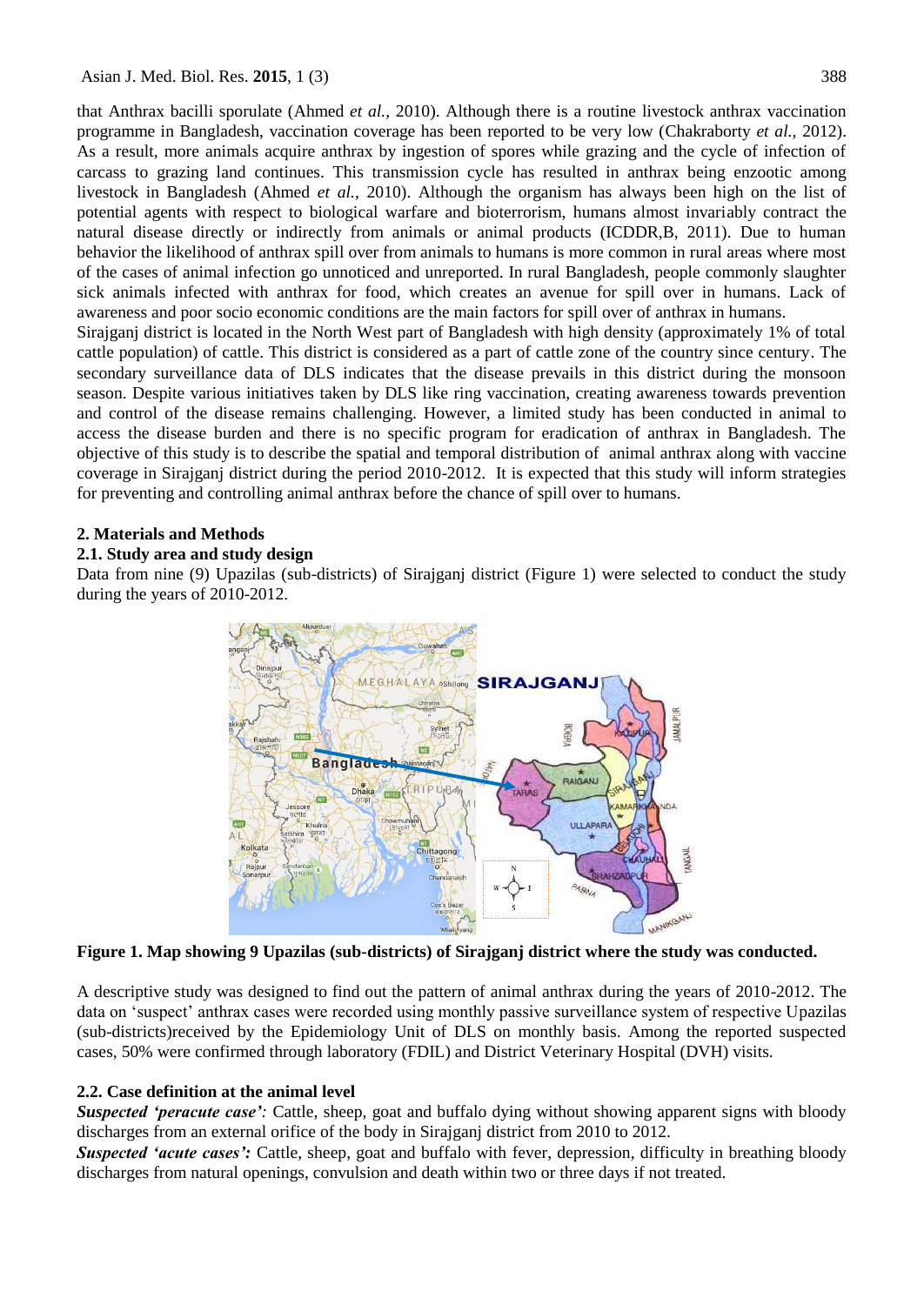*'Confirmed Case'***:** Blood samples taken from suspect animals from superficial blood vessels or natural orifice of dead animals (Cattle, sheep, goat and buffalo) stain positively with polychrome methylene blue staining technique under microscope with high power objective $(X100)$  using immersion oil (OIE, 2008).

### **2.3. Data collection, management and statistical analysis**

Written records of secondary surveillance data for the years 2010, 2011 and 2012 were converted electronically using Microsoft Excel® worksheets. The method of data collection and the data was validated through field visits in Upazila Livestock Offices, District Veterinary Hospital (DVH) and Field Disease Investigation Laboratory (FDIL). The data was analyzed using Microsoft Excel® tools including proportion, percentage, mean and other relevant descriptive statistics. The results are presented in narrative, tabular and also in graphical presentation.

### **3. Results**

### **3.1. Temporal pattern of anthrax outbreaks in 2010**

One hundred eleven cases of animal anthrax were detected in the year 2010.The mean of number of monthly anthrax cases was 9.25; median 2; within a range of 0 to 59 cases. In terms of temporal frequency, 59 cases (53.15%) occurred in the month of September followed by 20 in August (18.01%), 13 in April (11.71%), 6 in June (5.4%) and 6 in July (5.4%), 2 in February (1.80%) and 2 in March (1.80%). Only a single case was identified in the month of January, October and November and no cases were identified in the month of May and December. In 2010 there were 219 reported cases of human cutaneous anthrax (IEDCR, 2010) shown in Figure 2.



**Figure 2. Temporal pattern of animal and human cutaneous anthrax in 2010**

### **3.2. Temporal pattern of anthrax outbreaks in 2011**

In 2011, a total of 28 cases of animal anthrax were detected where mean of monthly anthrax cases was 2.33; median1; range, 0 to10 cases. Of the 28 cases, 10(35.71%) were identified in the month of September followed by 9 in August (32.14%), 3 in July (10.71%) and 2 in June (7.14%). Only a single case was identified in the month of February, March, April and May. No cases were identified in the months of January, October, November and December. There were 65 human cutaneous anthrax cases reported as shown in Figure 3 (IEDCR, 2011).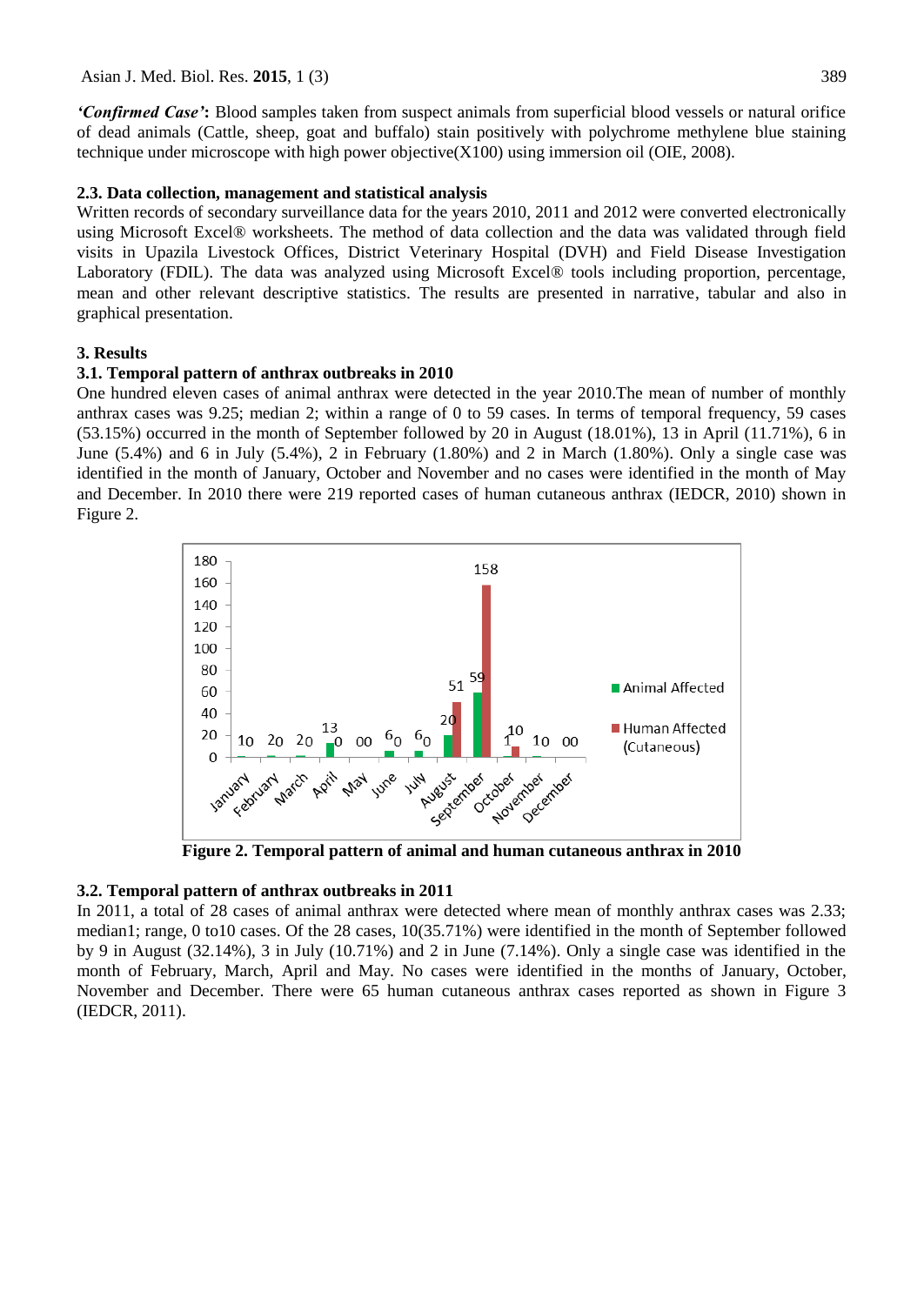

**Figure 3. Temporal pattern of animal and human anthrax (Cutaneous) in 2011.**

### **3.3. Temporal pattern of anthrax outbreaks in 2012**

A total of 20 cases of animal anthrax were identified through the passive surveillance system in the year 2012 where the mean of monthly anthrax cases was 1.66; median 0.5 range 0 to10 cases. Of 20 animal cases, 10 (50%) cases were identified in the month of May 6 in June (30%) and 1 case each in the month of April, July, August and September. No cases were identified during January –March and October –December. There were 74 human cutaneous anthrax cases reported as shown Figure 4 (IEDCR, 2012).



**Figure 4. Temporal pattern of animal and human anthrax (Cutaneous) in 2012.**

### **3.4. Spatial pattern of anthrax from 2010-2012**

In 2010, of 111 anthrax cases 56 (50.5%) were identified in Belkuchi Upazila, followed by Shahazadpur (42, 37.8%), Kamarkhanda(10, 9%), Ullahpara Upazila (3, 2.7%). No cases were detected in Chouhali, Kazipur, Raijanj, Sadar and Tarash Upazila (Table 1). Moreover, a number of 219 (Shahazadpur-56, Belkuchi-54, Kamarkanda 99 & Ullapara10) human cutaneous cases were recorded in the four Upazilas in this district (IEDCR, 2010). Spatial distribution of animal anthrax in 2010 is shown in Figure 5.

| <b>Upazila</b> | Animal anthrax | Human case (Cutaneous anthrax) |
|----------------|----------------|--------------------------------|
| Belkuchi       | 56             | 54                             |
| Chouhali       | 0              | 0                              |
| Kamarkhanda    | 10             | 99                             |
| Kazipur        | 0              | 0                              |
| Raiganj        | 0              | 0                              |
| Shahazadpur    | 42             | 56                             |
| SirajganjSadar | 0              | 0                              |
| Tarash         | 0              | 0                              |
| Ullapara       | 3              | 10                             |
| <b>Total</b>   | 111            | 219                            |

**Table 1. Spatial summery for the year 2010.**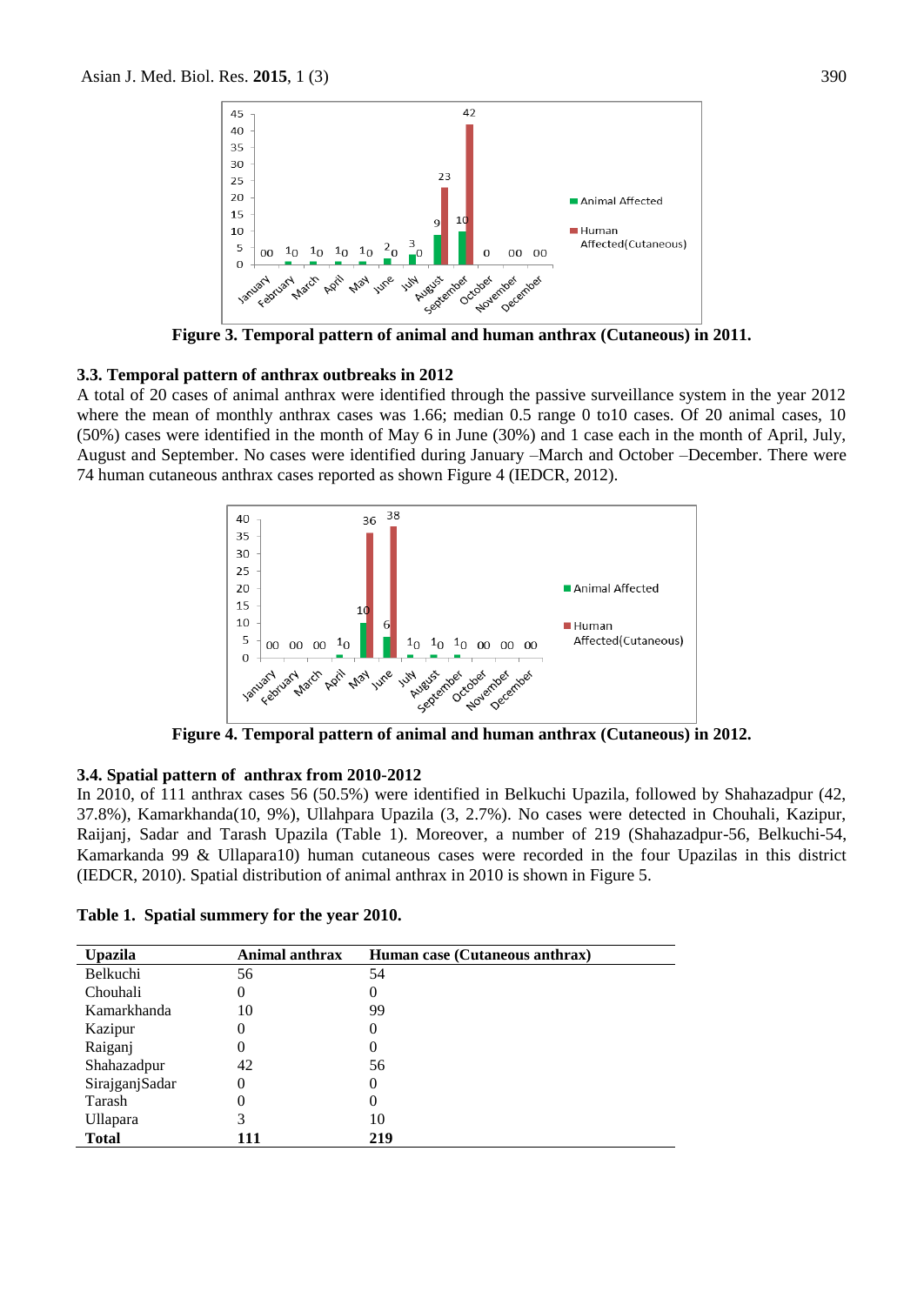

**Figure 5. Spatial distribution of animal anthrax in 2010.**

**Table 2. Spatial summery for the year 2011.**

| Upazila         | Animal anthrax | Human case (Cutaneous anthrax) |
|-----------------|----------------|--------------------------------|
| Belkuchi        | 15             | 0                              |
| Chouhali        |                | O                              |
| Kamarkhanda     |                |                                |
| Kazipur         |                |                                |
| Raiganj         |                |                                |
| Shahazadpur     | 6              | 65                             |
| SirajganjSadar  | $\theta$       | $\theta$                       |
| Tarash          |                |                                |
| <b>Ullapara</b> | 6              |                                |
| <b>Total</b>    | 28             | 65                             |

In 2011, of 28 anthrax cases 15 (53.57%) were identified in Belkuchi Upazila, followed by Shahazadpur (6,21.42%), Ullahpara (6,21.42%) and Kamarkhanda (1,3.59%) Upazila. No cases were detected in Chouhali, Kazipur, Raiganj, Sirajganj Sadar and Tarash Upazila (Table 2). However, a number of 65 human cutaneous anthrax cases indentified in Shahazadpur Upazila in this year (IEDCR, 2011). Spatial distribution of animal anthrax of 2011 is shown in Figure 6.



**Figure 6. Spatial distibution of animal anthrax of 2011.**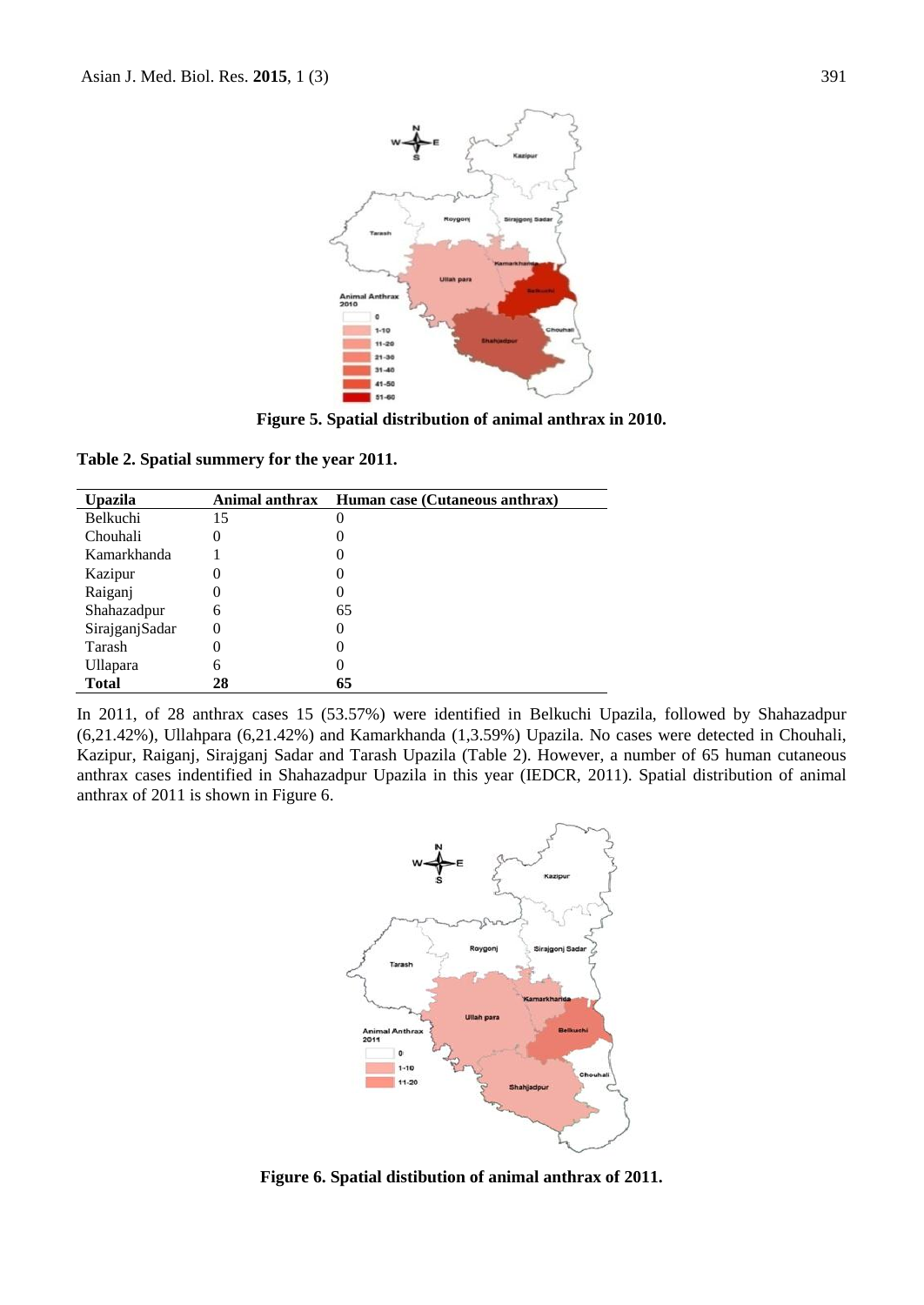| <b>Upazila</b> | Animal anthrax | Human case (Cutaneous anthrax) |
|----------------|----------------|--------------------------------|
| Belkuchi       |                | 22                             |
| Chouhali       | $\Omega$       | 0                              |
| Kamarkhanda    |                | O                              |
| Kazipur        |                | 0                              |
| Raiganj        |                | O                              |
| Shahazadpur    | 6              | 52                             |
| SirajganjSadar | $\Omega$       | 0                              |
| Tarash         |                | 0                              |
| Ullapara       | 4              | 0                              |
| Total          | 20             | 74                             |

**Table 3. Spatial summery for the year 2012.**

In 2012, of 20 anthrax cases 7(35%) were found in Belkuchi Upazila, followed by Shahazadpur (6,30%), Ullahpara Upazila (4,20%), Kamarkhanda (2,10%) and Raigonj (1, 5%). No cases were indentified in Chouhali, Kazipur, Sirajganj Sadar and Tarash Upazila (Table 3). Moreover, a number of 74 human cutaneous anthrax cases indentified in Shahazadpur and Ullapara Upazila in this year (IEDCR, 2012). Spatial distribution of animal anthrax in 2012 is shown in Figure 7.



**Figure 7. Spatial distribution of animal anthrax in 2012.**

#### **3.5. Species distribution of animal anthrax**

| Table 4. Species distribution of animal anthrax from 2010 to 2012. |
|--------------------------------------------------------------------|
|--------------------------------------------------------------------|

| Year | Cattle | <b>Buffalo</b>           | Goat | <b>Sheep</b>             | <b>Total</b> |
|------|--------|--------------------------|------|--------------------------|--------------|
| 2010 | 96     |                          |      |                          |              |
| 2011 | 24     | $\overline{\phantom{a}}$ |      |                          | 28           |
| 2012 |        | $\qquad \qquad -$        |      | $\overline{\phantom{a}}$ | 20           |

Species distribution of animal anthrax from 2010 to 2012 is summarized in Table 4. Of 111 cases of 2010, 96 (86%) were identified in Cattle, followed by Goat (11, 10%), Sheep (2, 2%) and Buffalo (2, 2%). In 2011, of 28 cases, 24 (86%) were identified in cattle, followed by goat (2, 7%) and Sheep (2, 7%). In 2012, 18 (90%) were identified in cattle, followed by goat (2, 10%).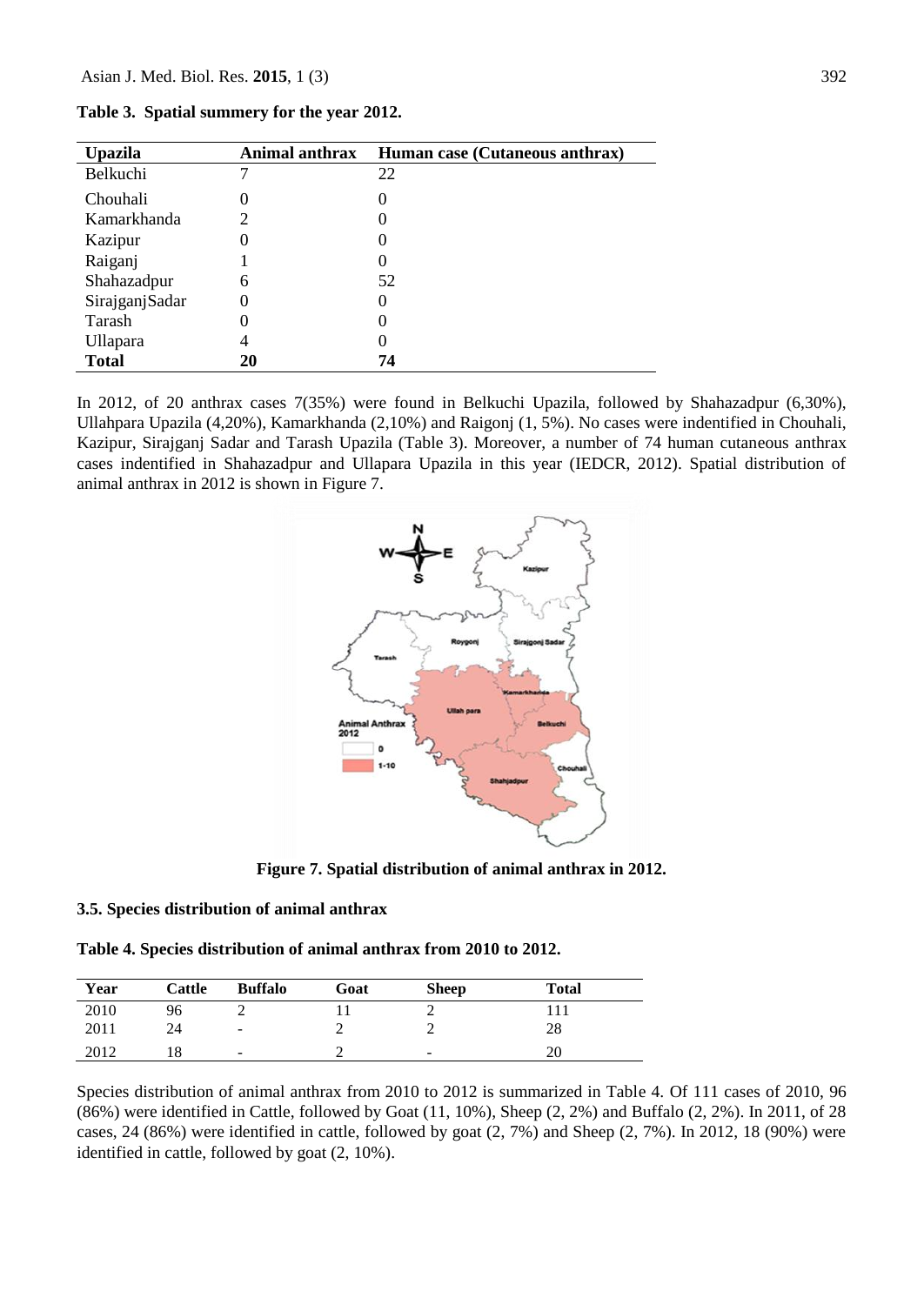#### **3.6. Animal population-wise vaccine utilization**

In 2010 (Figure 8), the highest vaccination coverage was in Kamarkando Upazila (82.20%) followed by Shahazadpur (70.89%) and Belkuchi Upazila (61.80%). Upazila-wise average vaccine utilization was 55, 661 doses. The maximum number of doses used by Upazila was 284,900 and minimum dose was 800.

In 2011 (Figure 9), the highest vaccination coverage was in Shahazadpur Upazila (72.38%) followed by Ullapara (53.53%) and Kamarkhanda Upazila (47.80%). In 2012 (Figure 10), the highest vaccination coverage was in Shahazadpur Upazila (53.54%) followed by Kamarkando (47.80%) and Ullapara(44.44%) Upazila.





**Figure 8. Vaccine Coverage in 2010. Figure 9. Vaccine Coverage in 2011.**



**Figure 10. Vaccine Coverage in 2012.** 

### **3.7. Yearly comparison among reported cases, deaths and case fatality rate**

A total of 159 anthrax cases were identified in animal during the years 2010, 2011 and 2012 in Sirajganj district where 48 deaths occurred. More deaths were occurred during the year of 2010 followed by 2010 and 2012 (Figure 11). The highest case fatality rate (CFR) was in the year of 2012 (35%) with an average case fatality with an average 30.19%.



**Figure 11. Yearly comparison between number of animal anthrax reported cases with deaths in Sirajganj district.**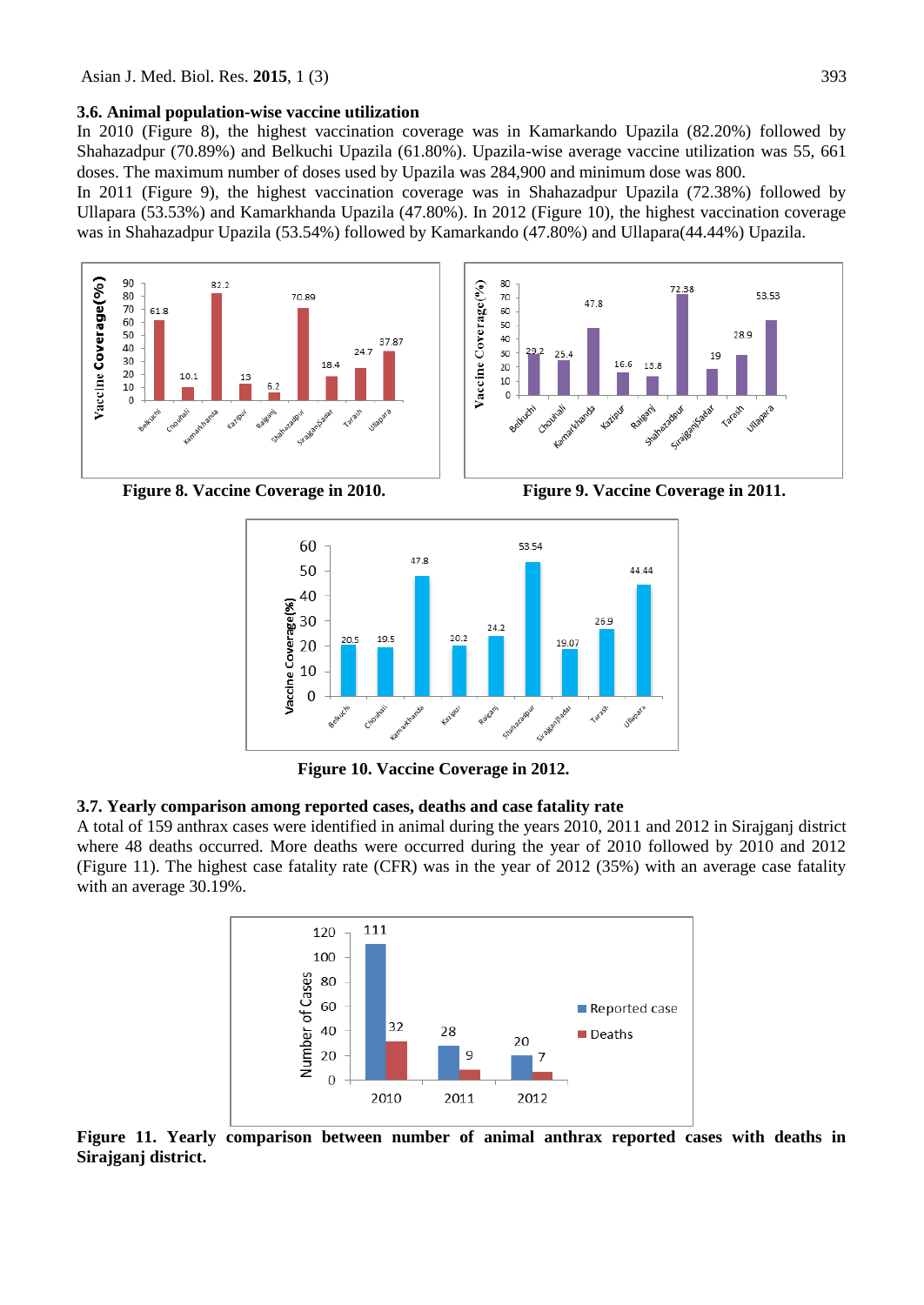### **4. Discussion**

Anthrax outbreak was present in Sirajganj district since 2010 in animal population but the trend was declining gradually in the succeeding years (2011, 2012) as vaccination campaign in the earlier year and motivational activities were taken by the respective Upazila Livestock Offices for generating awareness among the farmers. However, recurrent outbreak of anthrax in livestock were frequently found in this district due to low level of anthrax vaccination coverage in animals (CDC, 2010).

The highest incidence of anthrax in this district occurred at the beginning of the early monsoon season (Month of May, June when flood water enters) and the late monsoon season (Month of September, October, when flood water recedes). This study agrees with previous ones showing that the monsoon rains and warm weather followed induces favorable condition anthrax outbreaks (Moazeni-Jula *et al.,* 2004; Dey *et al*., 2012). Since the district has low lying areas during the rainy season, this increases the risk of exposure of animals to anthrax spores (Hugh- Jones *et al.,* 2009). Cattle are the dominant species in this district affected in anthrax followed by goat, sheep and buffalo. The temporal sequence of animal and human cases indicates that animal anthrax is followed by human cutaneous anthrax, thus supporting the hypothesis that anthrax spillover occurs from animals to humans (Ahmed *et al*., 2010). A previous study shows that human risk behaviors and lack of awareness provoke the transmission of anthrax from animals to humans (Ahmed *et al.,* 2010).

A few Upazilas (sub-districts), Shahajatpur, Belkuchi had more outbreaks and they also had the highest vaccination coverage, although it was below 70-80% of the population at risk. The eradication and control of disease has posed great challenges due to the formation of temporary islands creates during the monsoon season by the heavy rains since most of areas are low lying land (Hugh-Jones *et al.,* 2009). However, risky behavior of farmers like throwing the dead body of animals in flood water or open land enable an avenue for further spill over of anthrax bacilli to both animals and humans (Hossain *et al.,* 2013). During outbreaks farmers slaughter sick animal to minimize the economic loss. Vaccination against anthrax is an effective prevention measure for both animals and humans (ICDDR,B, 2011). Bangladesh produces about 4 million doses of animal vaccine each year for the 50.00 million herbivores, an amount not sufficient to fulfill the demand (anon/ unpublished data). For proper prevention and control of anthrax in animals, the national vaccine production needs be increased to cover at least eighty percent of the population with a provision of twice yearly vaccination to for susceptible animals. This study further supports the conclusion of a previous study that increasing the anthrax vaccination coverage is needed to reduce anthrax outbreaks in animals as well as minimize the spillover in humans within this district (Mongoh *et al.,* 2008). Several ecological factors (e.g soil type, calcium content, organic carbon content and soil pH) responsible for survival of anthrax spore in this district necessitate an increase in the current vaccine coverage (Ahsan *et al.,* 2013). In this regards, a targeted vaccination strategy could be considered in order to cover maximum animal population where the risk is greatest.

The limitations of this study include the limited availability of complete data and the limited number of studies on animal anthrax in Bangladesh. Moreover, data relevant to assess possible risk factors impeded further analytical study. The study also relied solely on Polychrome Methylene Blue smearing technique rather than microbiological culture and biochemical tests.

#### **5. Conclusions**

The results of this study support the need for an adequate supply of animal anthrax vaccine to be administered twice in a year in all susceptible animal in this high risk district. The targeted vaccination of high risk districts such Sirajganj where recurrent outbreaks occur each year should be further considered. This will require adequate manpower including trained paraveterinarians to conduct vaccination campaign for covering entire area. The Department of Livestock Services (DLS) should modify the present secondary data format to include variables related to the possible risk factors(like breed, sex, age, Body Condition Score, farm type etc.); for collection of necessary information towards analytical study of the disease; and to understand the actual disease burden in relation to animal, place and time. Proper awareness on anthrax prevention, transmission and control in animals should be ensured. Behavior change and motivational activities under a One Health approach should be conducted. This joint effort will focus on proper awareness on anthrax prevention, transmission and control along with disposal of dead animals, handing and slaughtering of infected animals among the cattle owners and community people.